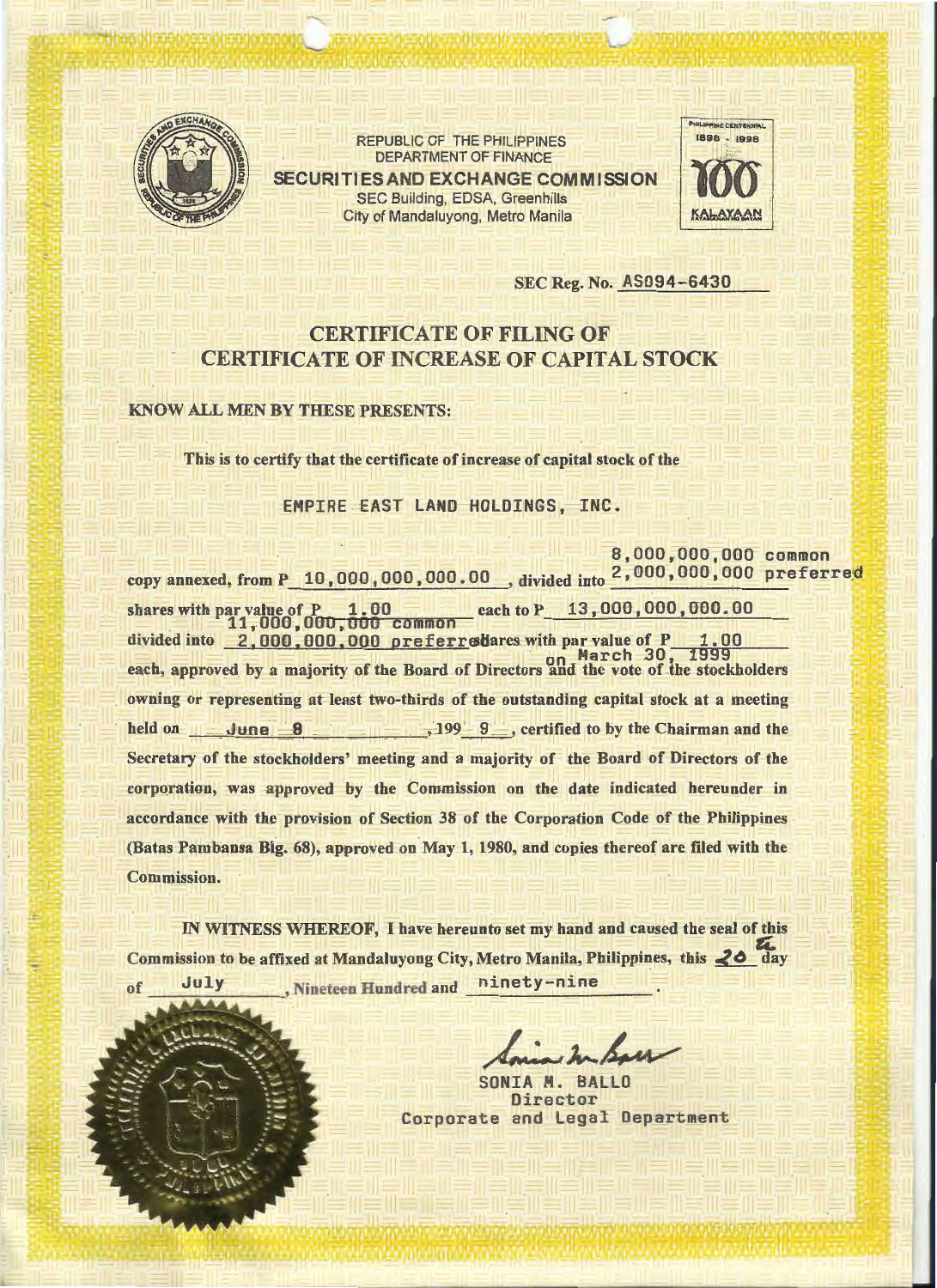

# **Empire East Land Holdings, Inc.**

*(Company's Full Name)* 

**21/F The World Centre Bldg., #330 Sen. Gil J. Puyat Avenue, Makati City, Metro Manila**  *(Company 's Address)* 

**867-83-51 to 59** 

*(Company's Telephone Number)* 

**DECEMBER 31**  *(Fiscal Year Ending) (Month* & *Day)* 

**SECOND TUESDAY OF JUNE OF EACH YEAR** 

*(Annual Meeting)* 

**AMENDED ARTICLES OF INCORPORATION** ~ ~\_r *(Form Type)* In

**INCREASE IN AUTHORIZED CAPITAL STOCK** 

*(Amendment Designation)* 

·r--Qm·-.. - ... -. -~ ' **N .A. n (Secondary License Type)** (Secondary License Type) Cashier **EECRIVED**  $\mathbb{Z}_{\mathbb{Z}}$  (*LCU)*  $\mathbb{Z}_{\mathbb{Z}}$  (*LCU)* (Cashier)

 $C_{1}$ 

 $rac{1}{\sqrt{2}}$ 2

 $\bigcirc$ 

c

*(DTU)* 

**AS094-6430**  *(S.E.* C. *Registration No.)* 

 $705 - 6208$ 

*(Central Receiving Unit) (File Number)*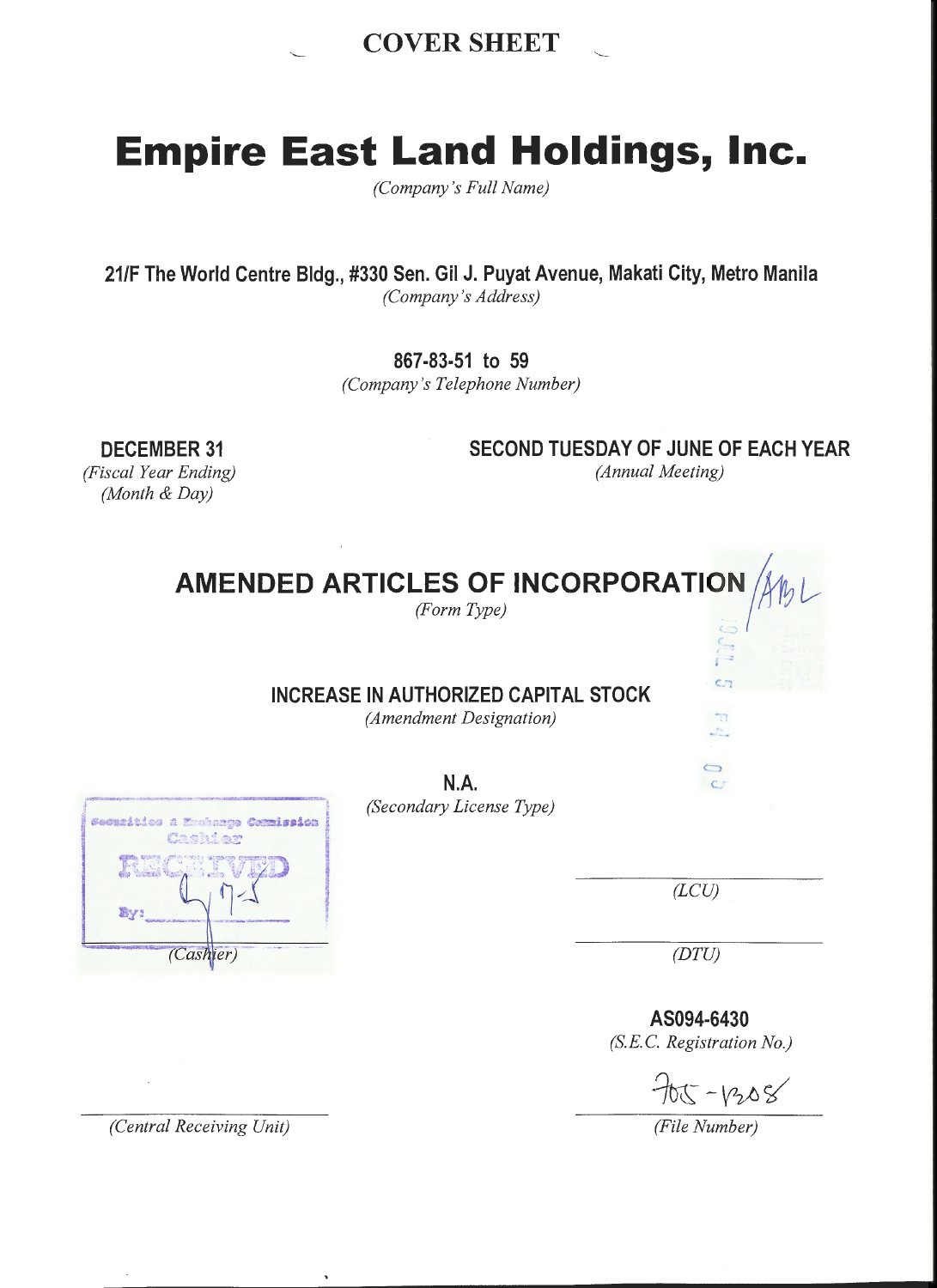#### **CERTIFICATE OF INCREASE**

"-""'

*of the* 

**AUTHORIZED CAPITAL STOCK** 

*oT* 

# **Empire East Land Holdings, Inc.**

#### **KNOW ALL MEN BY THESE PRESENTS:**

**I** 

 $\mathcal{U}$ 

There level

That the undersigned, being the *Chairman* and *Corporate Secretary,* respectively, of the Annual Stockholders' Meeting, and the *majority* of the members of the *Board of Directors* of **EMPIRE EAST LAND HOLDINGS, INC.** (the *"Corporation"),* a domestic corporation with office and business address at the 21/F The World Centre Bldg., #330 Sen. Gil J. Puyat Avenue, Makati City, Metro Manila, Philippines **DO HEREBY CERTIFY** :

1. That at the *Annual Stockholders' Meeting* of the *Corporation* held in accordance with Section 38 of the Corporation Code (B.P. Big. 68) at the Eastwood City Information Center (Showroom), C-5 Road, Bagumbayan, Quezon City, Metro Manila, Philippines on *June 8, 1999* at which meeting stockholders owning or representing at least *two-thirds (2/3)* of the entire *subscribed and outstanding capital stock* of the *Corporation* **APPROVED THE INCREASE IN THE AUTHORIZED CAPITAL STOCK** of the *Corporation* from Ten Billion Pesos (=P=10,000,000,000.00), Philippine currency, divided into Eight Billion (8,000,000,000) Common shares with a par value of One Peso (=P=1.00) per share and Two Billion (2,000,000,000) Preferred shares with a par value of One Peso (=P=1.00) per share **TO THIRTEEN BILLION PESOS (=P=13,000,000,000.00), PHILIPPINE CURRENCY,** divided into **ELEVEN BILLION (11,000,000,000) COMMON** shares with a par value of One Peso (=P=1.00) per share and Two Billion (2,000,000,000) Preferred shares with a par value of One Peso (=P=1.00) per share;

2. That the *increase* was likewise *approved* by at least a *majority* of the members of the *Board of Directors* of the *Corporation* at their special meeting held for the purpose on *March 30, 1999;* 

3. That of the *increase* in the *authorized capital stock* of **THREE BILLION PESOS (=P=3,000,000,000.00),** Philippine currency, the amount of **SEVEN HUNDRED FIFTY MILLION PESOS**  (=P=750,000,000.00), Philippine currency, has been actually *subscribed* and that out of the said subscription, the amount of **SEVEN HUNDRED FIFTY MILLION PESOS (=P=750,000,000.00)**, Philippine currency, has been actually *paid,* in **CASH,** by the following-named subscriber, to wit :

|              | Name of<br>Subscriber            | Subscribed<br>No. of Shares | Amount of<br>Subscription | Amount Paid On<br>Subscription |
|--------------|----------------------------------|-----------------------------|---------------------------|--------------------------------|
| $\mathbb{R}$ | RAFFLES & CO., INC.              | 375,000,000                 | $= P = 375,000,000.00$    | $=$ P=375,000,000.00           |
|              | <b>ANDRESONS</b><br>GLOBAL, INC. | 375,000,000                 | 375,000,000.00            | 375,000,000.00                 |

- *nothing follows* -

4. That the actual indebtedness of the *Corporation* as of the date of the stockholders' meeting amount to:  $\mathcal{P}_{\sqrt{h}}$  /92, 488, 226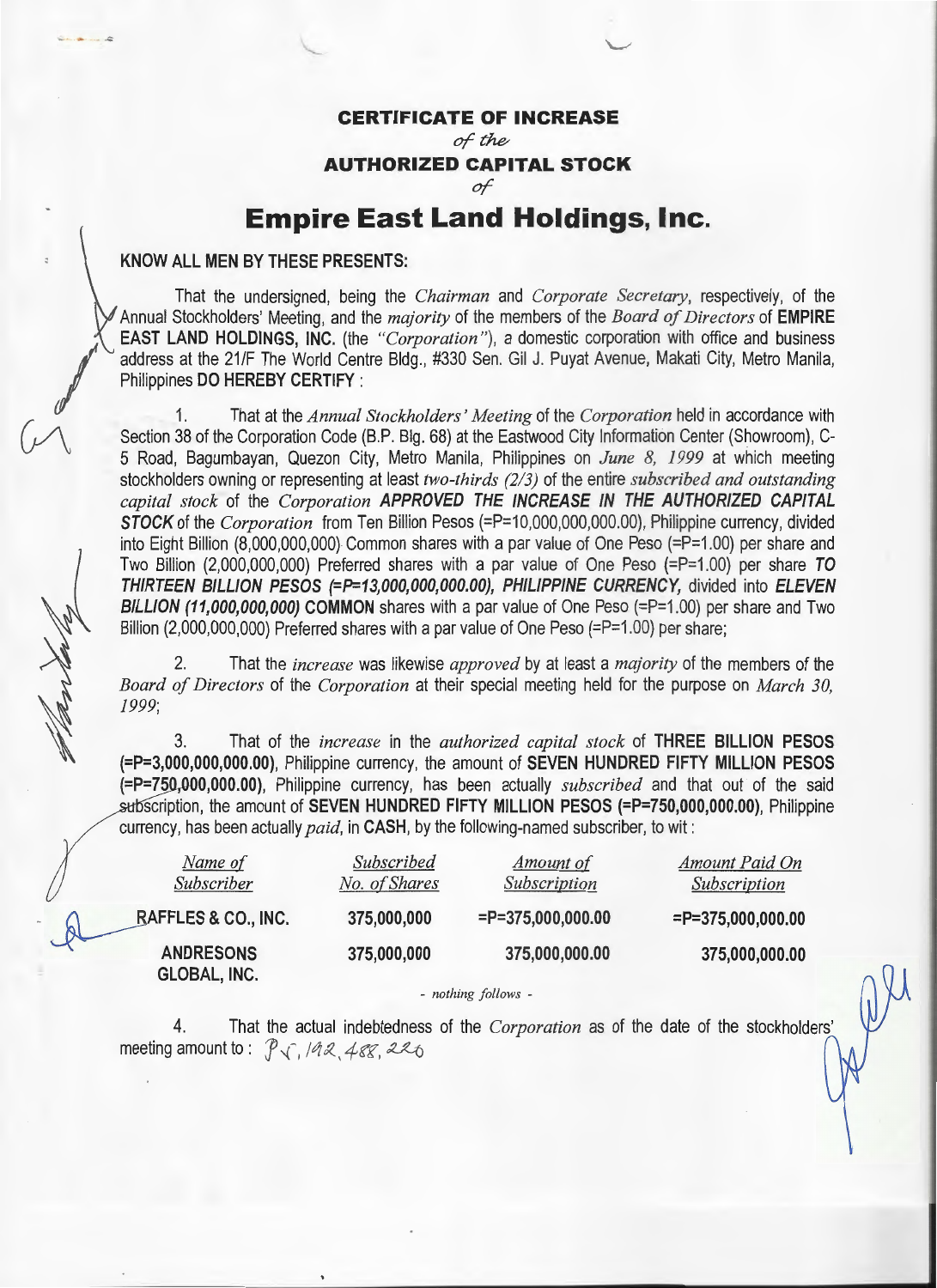5. That no bonded indebtedness has been incurred, created or increased as of the date of the stockholders' meeting;

'----'

6. That the requirements of Sections 16 and 38 of the Corporation Code (B.P. Blg. 68) have been complied with.

**IN WITNESS WHEREOF**, we have hereunto set our hands on the 9<sup>th</sup> day of June 1999 at Makati City, Metro Manila, Philippines.

**BOARD OF DIRECTORS** n n 4:.~ **ANDREW L. TAN ANTHONY CHARLEMAGNE C. YU** Director *Director*   $\diagdown$ **GERARDO C. GARCIA CIRIL** GIT CIR GIT *Director Director*  **REYNALDO 5. GUEVARA GEORGE T. YANG**  *Director Director*  **ENRIQUE SANTOS L. SY** *Director*  CERTIFIED CORRECT : ATTESTED BY : c;~~ **ANDREW L. TAN ENRIQUE SANTOS L. SY** *Chairman Corporate Secretary* 

**Republic of the Philippines** ) **Makati City, Metro Manila ) S.S.** 

**2 9 JUN 1999** 

**SUBSCRIBED AND SWORN** to before me this with day of June 1999 at Makati City, Metro Manila, Philippines, affiants exhibiting to me their respective Community Tax Certificate numbers as well as their dates and places of issue, to wit :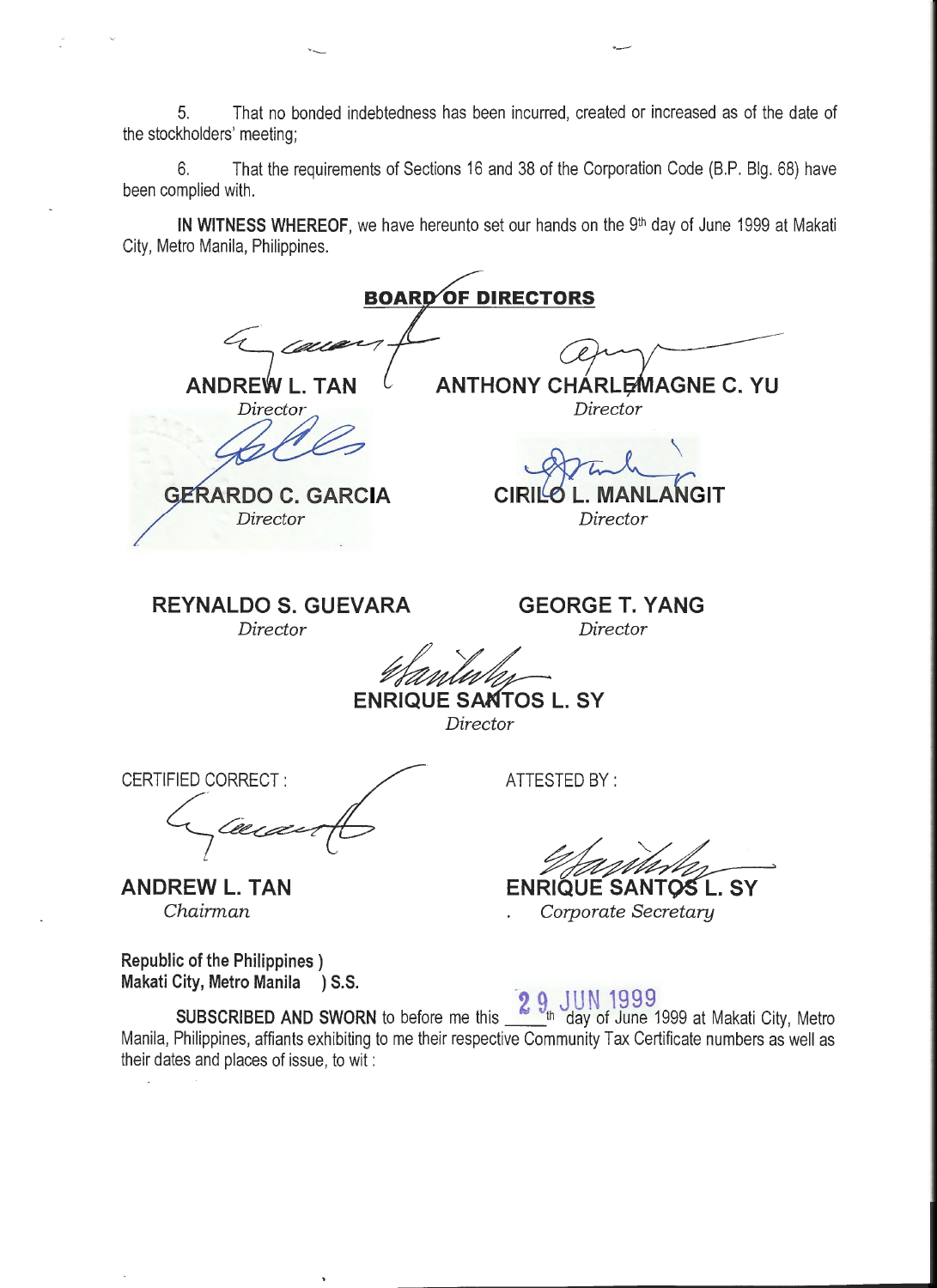| Name                             | $C.T.C.$ No. |
|----------------------------------|--------------|
| <b>ANDREW L. TAN</b>             | 01761606     |
| <b>ANTHONY CHARLEMAGNE C. YU</b> | 07952007     |
| <b>GERARDO C. GARCIA</b>         | 00061201     |
| <b>CIRILO L. MANLANGIT</b>       | 19954203     |
| <b>REYNALDO S. GUEVARA</b>       | 06813939     |
| <b>GEORGE T. YANG</b>            | 00050751     |
| <b>ENRIQUE SANTOS L. SY</b>      | 10390447     |

*Date* & *Place Issued*  2-9-99/Q.C. ~-q9 *jtnakctTl* &~Jl/ *8 \_q* -qCf *jtAatcrn UTY j- IB q1* jlrlakan *t1TY*  3-5-99 /manbalu Yong 1-- *e.& -q1 1* rn~kql) *01 7Y*  I-*rz* .2 -f?J 1 }/'>1 a n *1* L&t

GARRY V. OG GUZMAN<br>NOTARY PUBLIC<br>Until December 31 2000  $PTR$   $#$   $O468217/01.18.99$  Makati City IBP #/474593/01-18-99 Batangas

<sup>~</sup>

Doc. No.  $\frac{u}{\sqrt{u}}$ Page No. <u>(OV ;</u> Book No.  $\bigvee$  ; Series of 1999

<sup>~</sup>

 $\mathcal{V}$ ~~

*DOCSEC38/support-empire*